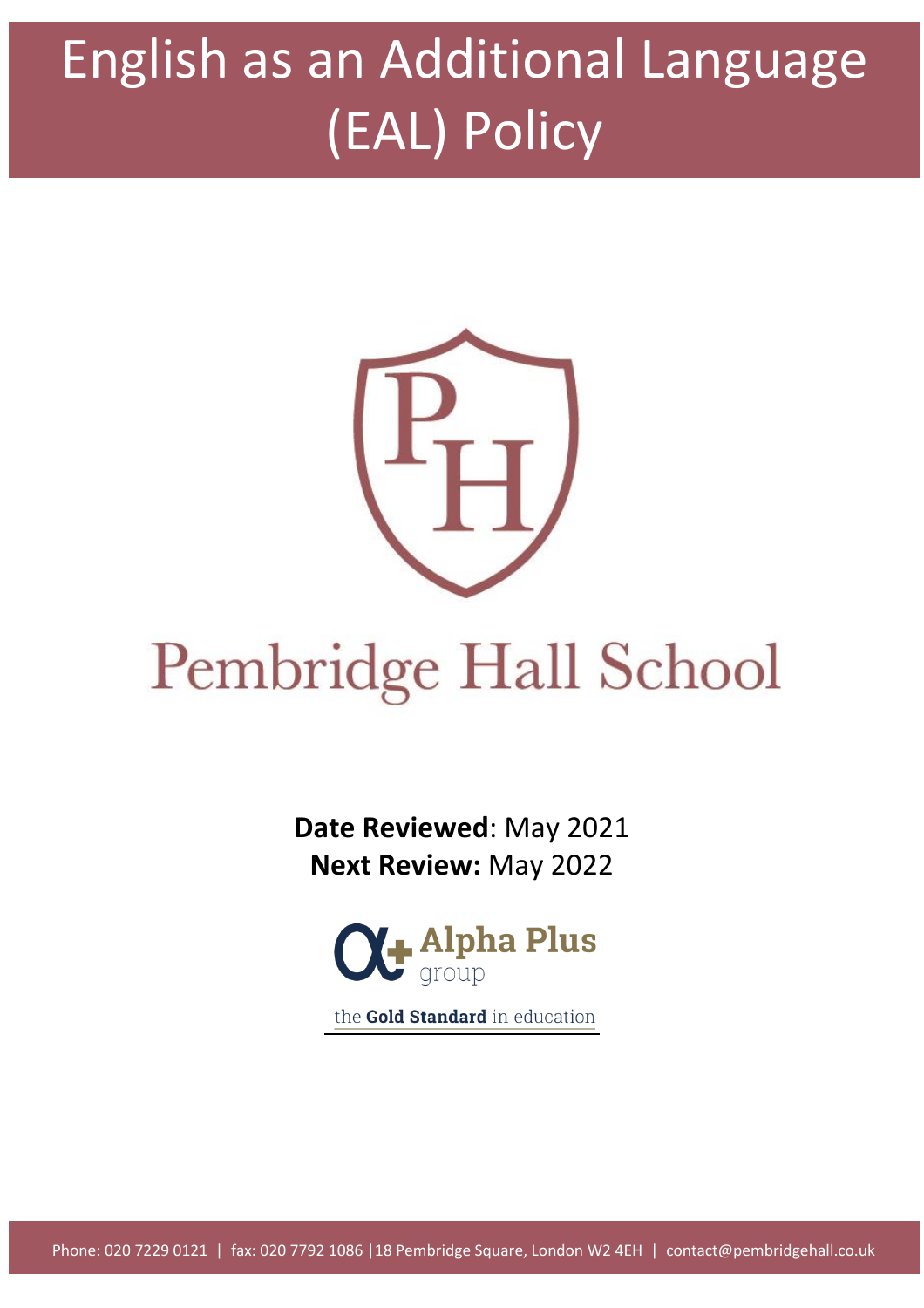#### **School Vision**

Pembridge Hall recognises that our girls will enter a complex and ever-changing world which befits emotionally intelligent, resilient girls who can embrace the wonderful opportunities available to them. Pembridge girls love coming to school and gain an appreciation of wider society and the diversity of nationalities, faiths and languages represented by Pembridge families. We believe that creativity and independence of thought are as integral to the girls' development as traditional forms of learning.

Many of the pupils attending Pembridge Hall have English as an Additional Language (EAL) and a range of ethnic backgrounds are represented. It is our intention that these differences should be celebrated and any resultant needs addressed. There is a Head of Additional Needs to oversee the EAL provision we offer.

We recognise the importance of developing fluency in one's first language and how this forms a firm basis for the development of any further languages. To this end parents will always be encouraged to support and develop fluency in the first language. Pembridge Hall is committed to maintaining the bilingualism of pupils wherever it can.

#### **AIMS**

- To welcome and value the cultural, linguistic and educational experiences, which pupils with EAL bring to Pembridge Hall School.
- To implement school wide strategies to ensure that EAL pupils are supported in accessing the curriculum so that they will not fail to reach their full potential due to English being their second or additional language.
- To support EAL pupils in becoming confident and fluent in English in order to be able to fulfil their academic potential.
- To monitor pupils' progress systematically and use the data in decisions about classroom management, curriculum planning and provision.
- To maintain pupils' self-esteem and confidence by acknowledging, celebrating and giving status to their skills in their own languages.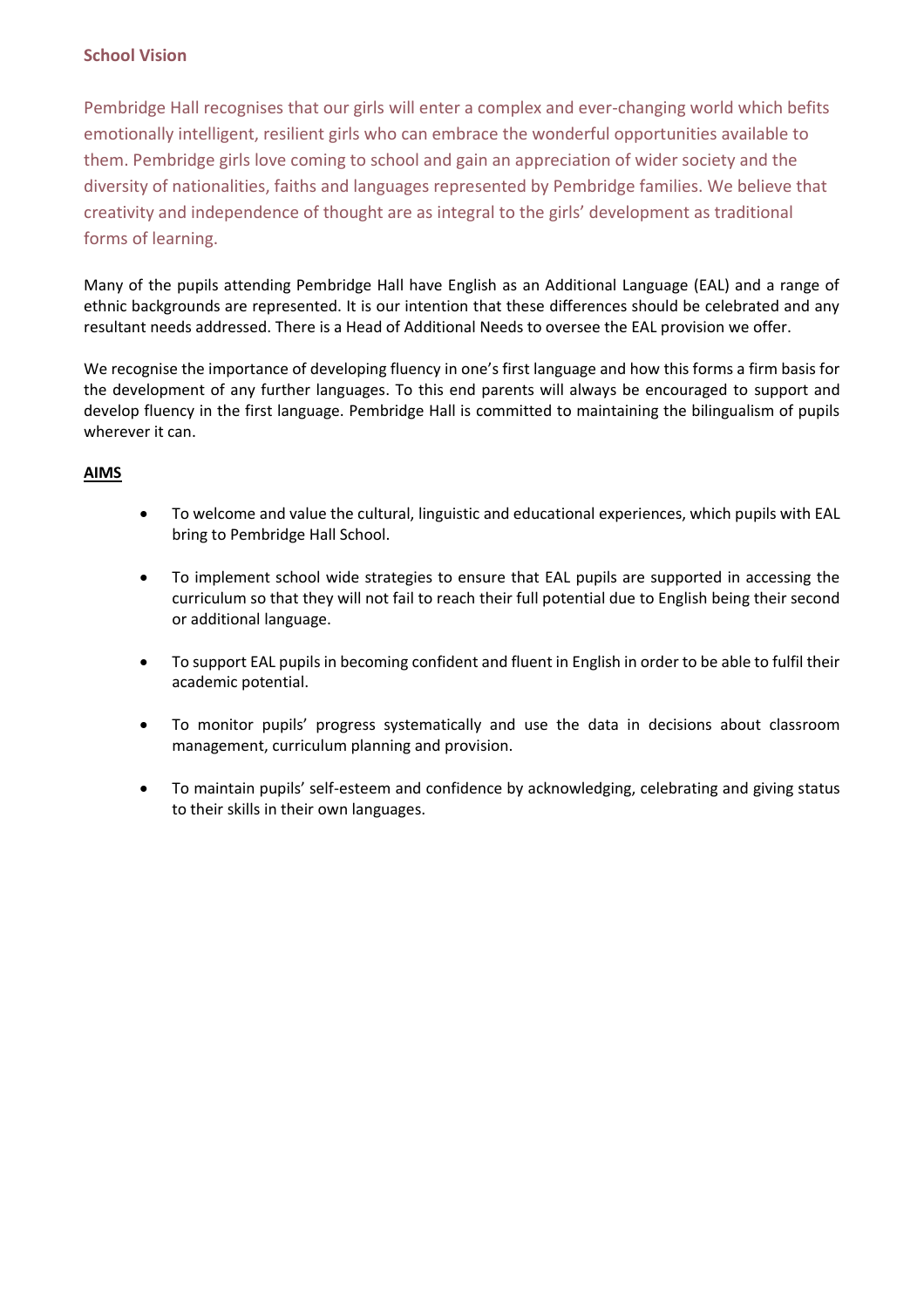#### **Definition**

The definition of EAL is that provided in the Alpha Plus document English as an Additional Language: The Gold Standard:

| Term <sup>1</sup>                           | <b>Definition</b>                                                                                                                                                                                                                                                                                                                                                                                                                                                                                                                                                                                                                                             |  |  |
|---------------------------------------------|---------------------------------------------------------------------------------------------------------------------------------------------------------------------------------------------------------------------------------------------------------------------------------------------------------------------------------------------------------------------------------------------------------------------------------------------------------------------------------------------------------------------------------------------------------------------------------------------------------------------------------------------------------------|--|--|
| EAL                                         | English as an additional language. This recognises that many pupils learning<br>English already know more than one other language and are adding English<br>to their repertoire. EAL is the term most often used in schools.                                                                                                                                                                                                                                                                                                                                                                                                                                  |  |  |
| Bilingual, multilingual,<br>or plurilingual | All of these terms refer to pupils who have access to more than one language at<br>home and at school.                                                                                                                                                                                                                                                                                                                                                                                                                                                                                                                                                        |  |  |
|                                             | The terms do not necessarily imply that the pupil is fully fluent in both or all of<br>their languages. This terminology has changed over time. Pupils now<br>referred to as bilingual, multilingual, plurilingual or learning EAL used to be<br>referred to as speaking their 'mother tongue'. This was changed in the 1990s<br>as it was thought to marginalise fathers and others.<br>The term 'first language' is also sometimes used for the first language acquired by<br>the pupil. The terms 'home language' or 'community language' are also used to<br>denote that languages other than English may be used at home or in the pupil's<br>community. |  |  |
| Early-stage learners                        | Pupils who are at the earlier stages of learning EAL. This is often used<br>interchangeably with 'new arrivals' or 'beginners in English'.                                                                                                                                                                                                                                                                                                                                                                                                                                                                                                                    |  |  |
| Advanced learners of<br>EAL                 | Pupils who have had considerable exposure to English and are no longer in the<br>early stages of acquiring the language. These pupils may need support to develop<br>the cognitive and academic language needed for success in education.                                                                                                                                                                                                                                                                                                                                                                                                                     |  |  |

#### **Key Principles**

 $\overline{\phantom{a}}$ 

For citizens and residents of the UK, acquisition of the English language is crucial to the fulfilling of academic potential or raising of economic prospects and being included in the daily life of the school community, and wider public society. As an Alpha Plus school, we view the fulfilment of this amongst EAL students to be a fundamental part of our sense of mission.

Without exception, we recognise that EAL students:

- Will take approximately 5 7 years of English-speaking education to acquire academically-fluent English. This will occur naturally through a nurturing immersion rather than segregated intervention. The rate of acquisition can be maximised but not necessarily accelerated.
- Have a temporary additional need which is primarily language acquisition it is separate and distinct from typical additional needs but with crossover points. EAL students are not automatically SEN or 'special educational needs' or even 'lower ability', and should not be automatically placed with SEN students for reasons of TA or LSA support or smaller groups.
- Should be placed in sets in line with their intellectual/cognitive abilities first, language and literacy skills second.
- EAL students have potential strengths as well as additional needs.
- Have a right to a full timetable, with equal access to the whole curriculum.
- Are best placed in groups or in a pair with fluent English speakers wherever possible, so as to provide them with good models of language.

<sup>1</sup> Training and Development Agency for Schools (2009), English as an additional language and SEN: self-study task 3. Available at[: https://dera.ioe.ac.uk/13766/1/task3.pdf](https://dera.ioe.ac.uk/13766/1/task3.pdf)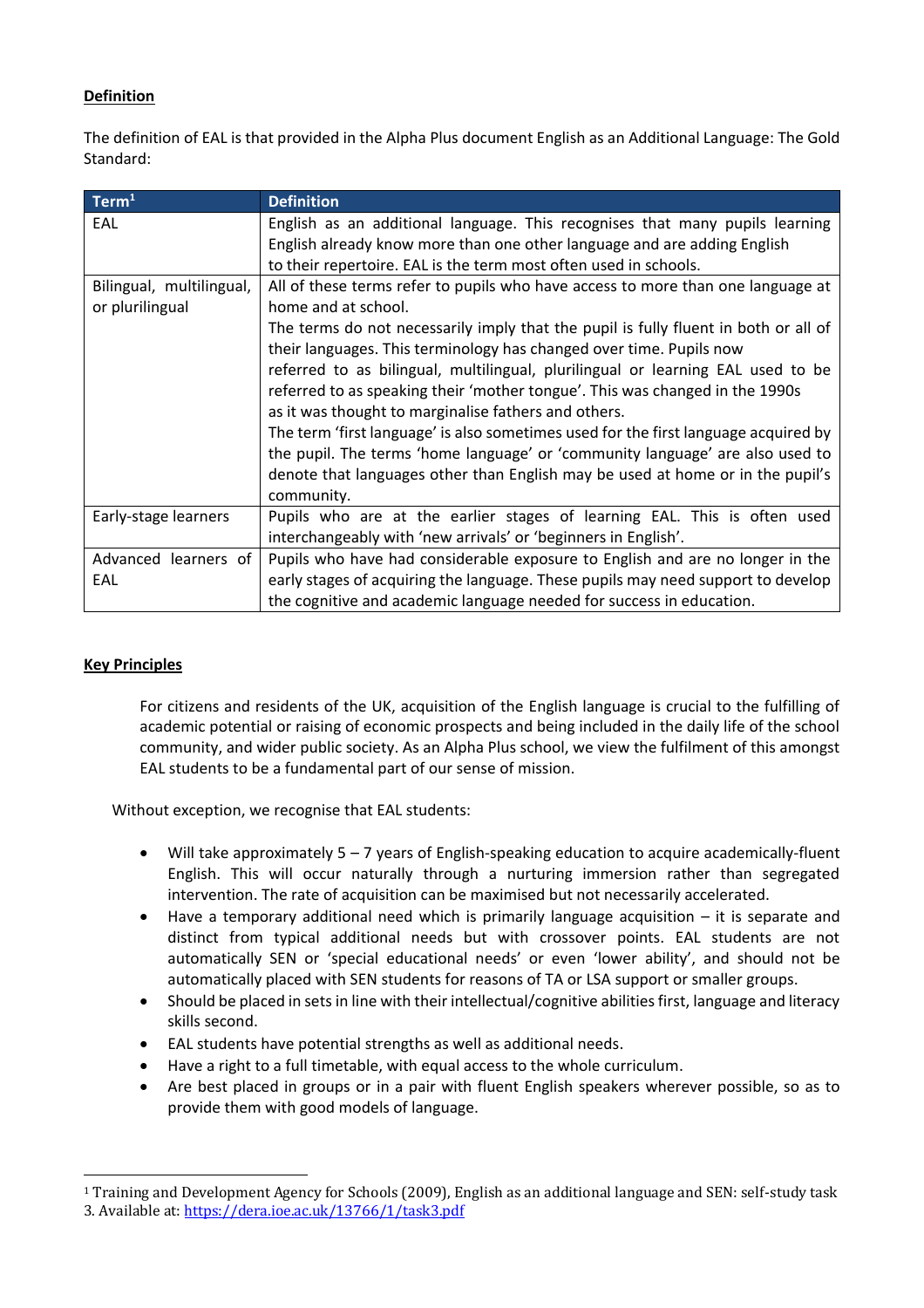#### **Special Educational Needs and students working at a high level of attainment**

The School recognises that most EAL students needing support with their English language development do not have SEND. However, should SEND be identified during assessment, EAL students will have equal access to appropriate provision in line with the SEND Policy.

Similarly, the School recognises that there may be EAL students who are working at a high level of attainment even though they may not be fully fluent in English.

#### **Context**

l

EAL is thought of in terms of at what stage a child is performing at in their acquisition of English and the term 'stages' commonly relates to this perspective. At Pembridge Hall, English language proficiency of EAL learners is reported as follows:

| Code         | Definition <sup>2</sup>                                                                             |  |  |  |
|--------------|-----------------------------------------------------------------------------------------------------|--|--|--|
| A            | <b>New to English</b>                                                                               |  |  |  |
|              | May use first language for learning and other purposes. May remain completely silent in the         |  |  |  |
|              | classroom. May be copying/repeating some words or phrases. May understand some everyday             |  |  |  |
|              | expressions in English but may have minimal or no literacy in English. Needs a considerable amount  |  |  |  |
|              | of EAL support.                                                                                     |  |  |  |
| B            | <b>Early acquisition</b>                                                                            |  |  |  |
|              | May follow day-to-day social communication in English and participate in learning activities with   |  |  |  |
|              | support. Beginning to use spoken English for social purposes. May understand simple instructions    |  |  |  |
|              | and can follow narrative/accounts with visual support. May have developed some skills in reading    |  |  |  |
|              | and writing. May have become familiar with some subject specific vocabulary. Still needs a          |  |  |  |
|              | significant amount of EAL support to access the curriculum                                          |  |  |  |
| $\mathsf{C}$ | <b>Developing competence</b>                                                                        |  |  |  |
|              | May participate in learning activities with increasing independence. Able to express self orally in |  |  |  |
|              | English, but structural inaccuracies are still apparent. Literacy will require ongoing support,     |  |  |  |
|              | particularly for understanding text and writing. May be able to follow abstract concepts and more   |  |  |  |
|              | complex written English. Requires ongoing EAL support to access the curriculum fully.               |  |  |  |
| D            | Competent                                                                                           |  |  |  |
|              | Oral English will be developing well, enabling successful engagement in activities across the       |  |  |  |
|              | curriculum. Can read and understand a wide variety of texts. Written English may lack complexity    |  |  |  |
|              | and contain occasional evidence of errors in structure. Needs some support to access subtle         |  |  |  |
|              | nuances of meaning, to refine English usage, and to develop abstract vocabulary. Needs              |  |  |  |
|              | some/occasional EAL support to access complex curriculum material and tasks.                        |  |  |  |
| E            | <b>Fluent</b>                                                                                       |  |  |  |
|              | Can operate across the curriculum to a level of competence equivalent to that of a pupil who uses   |  |  |  |
|              | English as his/her first language. Operates without EAL support across the curriculum               |  |  |  |
| $\mathsf{N}$ | Not yet assessed                                                                                    |  |  |  |

For bilingual girls, their use of other languages are described as follows and is recorded on SIMS upon their arrival at Pembridge Hall:

- 1 hears another language at home
- 2 hears and speaks another language at home

<sup>2</sup> Department for Education (2020), English proficiency of pupils with English as an additional language. Available at: [https://www.gov.uk/government/publications/english-proficiency-pupils-with-english-as-additional](https://www.gov.uk/government/publications/english-proficiency-pupils-with-english-as-additional-language)[language](https://www.gov.uk/government/publications/english-proficiency-pupils-with-english-as-additional-language)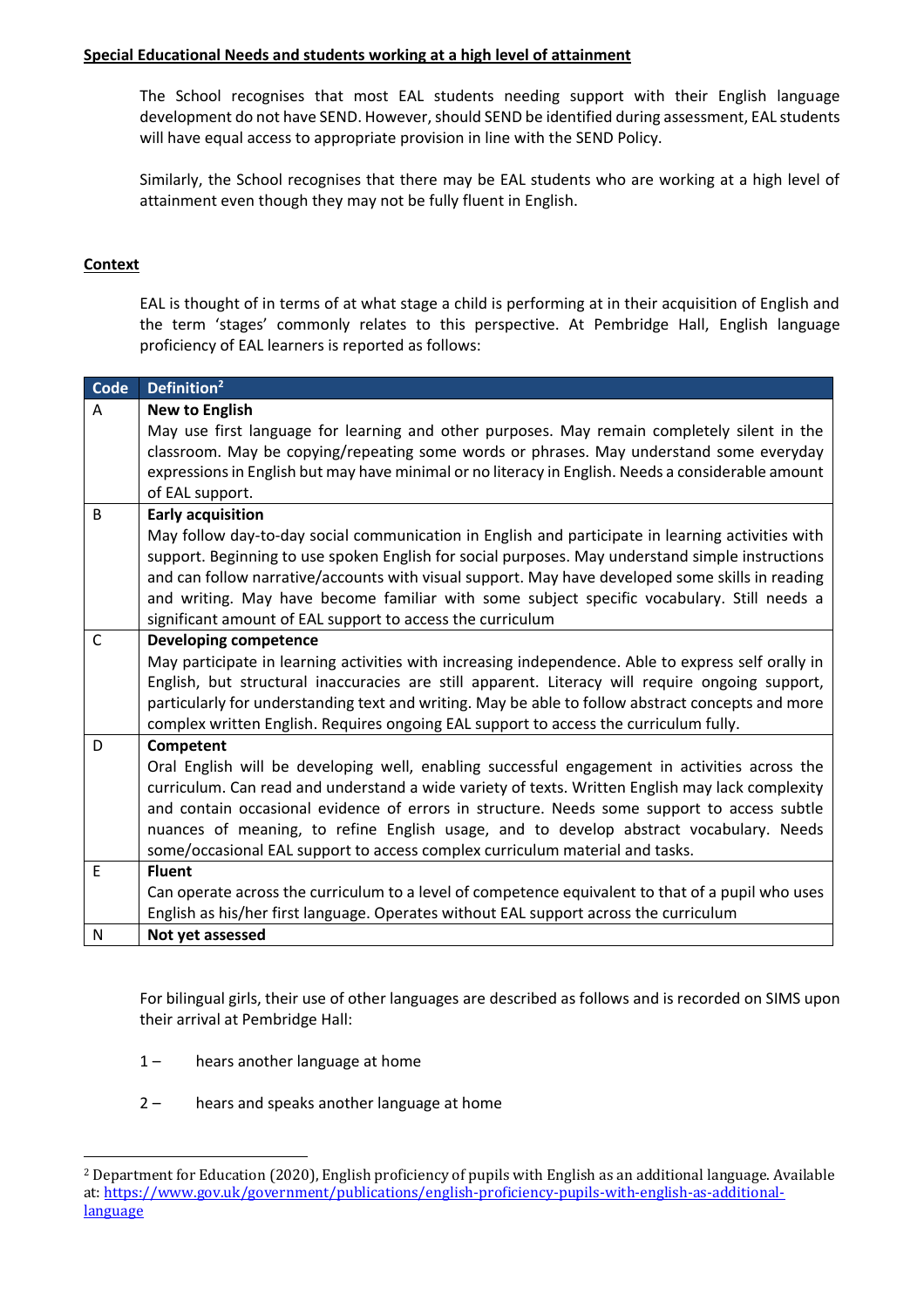- 3 hears and speaks another language at home and reads **or** writes in another language
- 4 hears and speaks another language at home and reads **and** writes in another language

#### **Roles and Responsibilities**

There is a collective responsibility, held by all staff, to identify and remove barriers that stand in the way of our EAL students' achievement and inclusion. The designated 'EAL Co-ordinator' is the Head of Additional Needs and oversees development and day-to-day coordination of EAL provision.

Responsibilities of the designated 'EAL Coordinator' include:

- Identifying incoming EAL pupils, with support of the Staff Team.
- Bringing the presence and needs of current EAL pupils to the attention of colleagues.
- Responding to requests for information about EAL pupils.
- Ensuring that EAL pupils are integrated into classes and have full access to the curriculum.
- Maintaining a register of EAL students.
- Ensuring that teaching staff are trained appropriately in issues relating to the teaching of EAL

pupils.

#### **Approach to Teaching and Learning**

All EAL provision in class will be monitored annually via the EAL Teacher Checklist (see Appendix 2).

#### School and Classroom Ethos

All teaching staff (class teachers and teaching assistants) will:

- Recognise the child's mother tongue (for example saying the register in their language).
- Identify the pupil's strengths.
- Remember, pupils have the potential to become a fully bi-lingual adult, reaching their fully academic potential.
- Acknowledge the time it takes to become fluent in an additional language, with a good command of the range of language needed for academic success.

#### Teaching and Learning strategies

All teaching staff (class teachers and teaching assistants) will:

- Observe the pupil's competence in English in relation to the National Curriculum standards and expectations as soon as possible via an EAL Baseline Pupil Assessment (see Appendix 3), for pupils arriving in Years 1 to 6, if appropriate.
- Show differentiated work for EAL pupils in planning.
- Have high expectations, expecting pupils to contribute and give you more than one-word answers.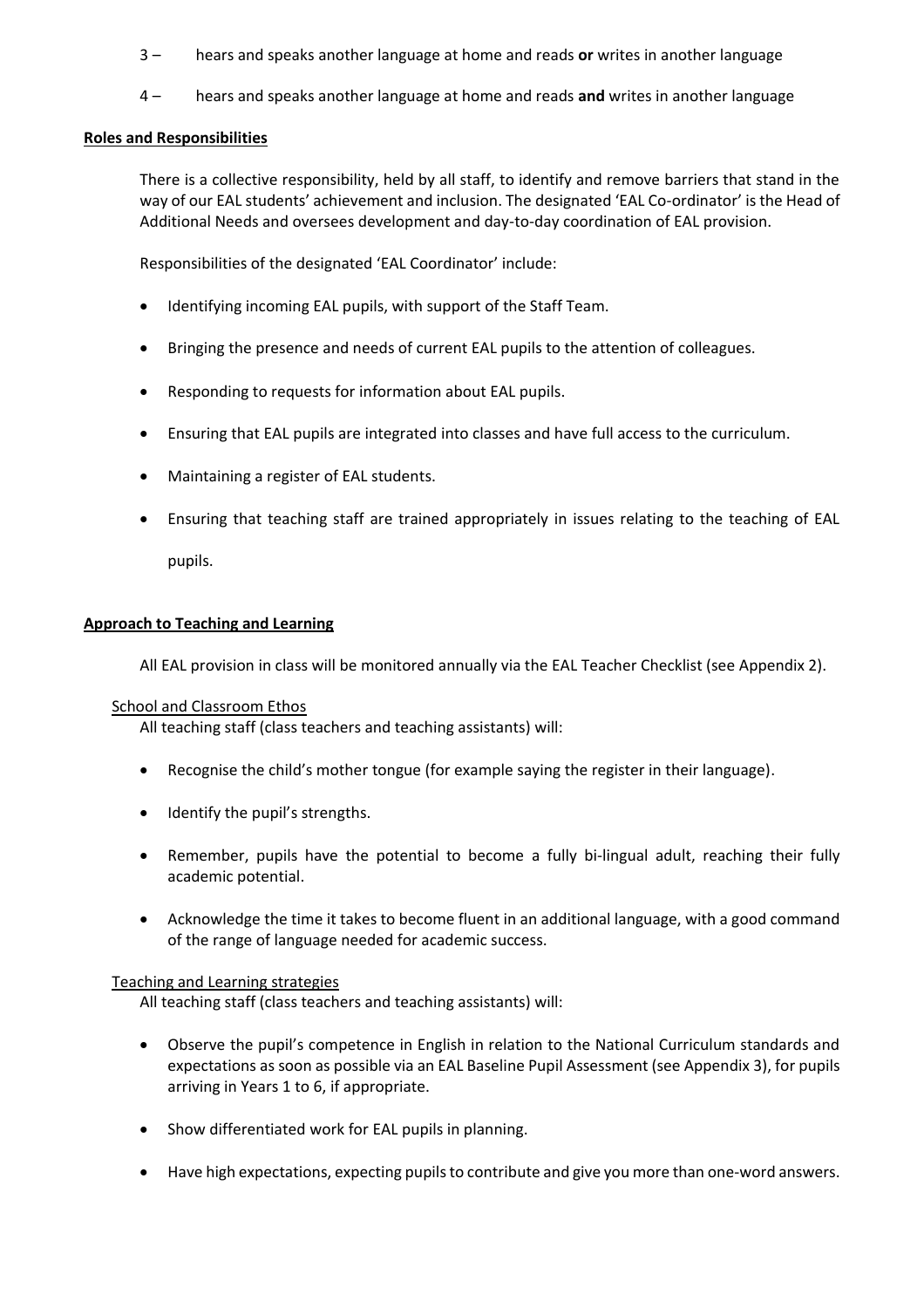- Promptly and sensitively correct misconceptions of grammatical errors and verb tenses.
- Actively seek to develop conversation to expand vocabulary through talk-partners and/or discussions with teacher/teaching assistant.
- Monitor progress carefully to ensure that EAL pupils are set appropriate and challenging learning objectives.
- Recognise that some EAL pupils may need more time to process answers.
- Give children who have newly arrived, time to absorb English (there is a recognised 'silent period' when children understand more English than they use.
- Ensure that self-confidence is maintained and extended, so that pupils move on to the next stage of language acquisition as quickly as possible.
- Use visual aids and real objects as far as possible to support understanding.
- Ensure that EAL pupils hear good models of English.
- Use collaborative learning techniques.

#### Assessment and Monitoring

- All EAL pupils will be assessed in line with our Assessment, Recording and Reporting Policy.
- Identify pupils requiring additional support via the strategies in place in the above mentioned policy (for example at Pupil Progress Meetings, Records of Concern).
- Appropriate provision to be put in place according to the needs identified.

#### Additional Provision

Where Additional Provision has been identified for EAL pupils, this may include, but is not exhaustive:

- Support through such means as co-operative teaching between teachers and Teaching Assistants. For example, TA's working with small groups which are not exclusively EAL children, thus allowing continuing interaction with all peers, developing language both formally and informally, receiving support specific to their individual needs either within, or outside of, the normal classroom situation and when appropriate.
- Written work that is be preceded by modelling, shared work, scaffolding, providing pre-learning vocabulary opportunities, oral and mental rehearsal.
- Visual aids that is used to support the learning of pupils in the early stages of acquiring English.
- Specialist teaching groups, outside the classroom, to enable expedited learning in order to help close any gap that may exist between the EAL pupil and that of their peers.

#### **Resources**

A range of resources are required to support students' English language skills including bilingual dictionaries (where students are literate in first language), key word lists, visual cues and a range of language & literacy interventions. (see Appendix 4)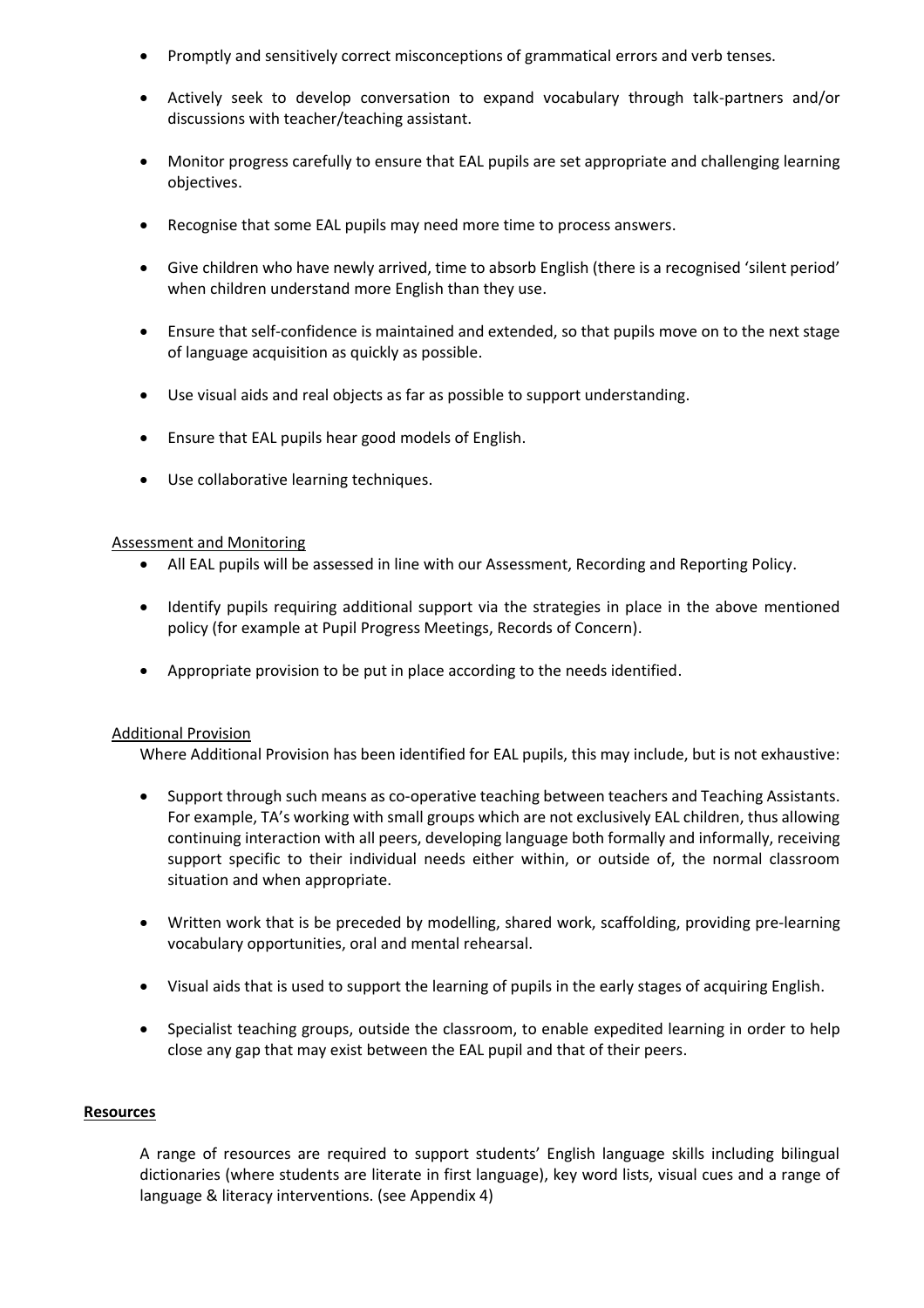#### **Parent Community**

As a school we want to develop strong partnerships with our parents. We encourage parents to work with their children and use their mother tongue to explore concepts. To ensure that they can access information regarding their children, we can provide translations where necessary. We can also provide information on classes for parents to learn English as an Additional Language (ESOL) if requested.

This policy should be read in conjunction with other school policies, such as:

- SEND Policy
- Curriculum Policy
- Equal Opportunity Policy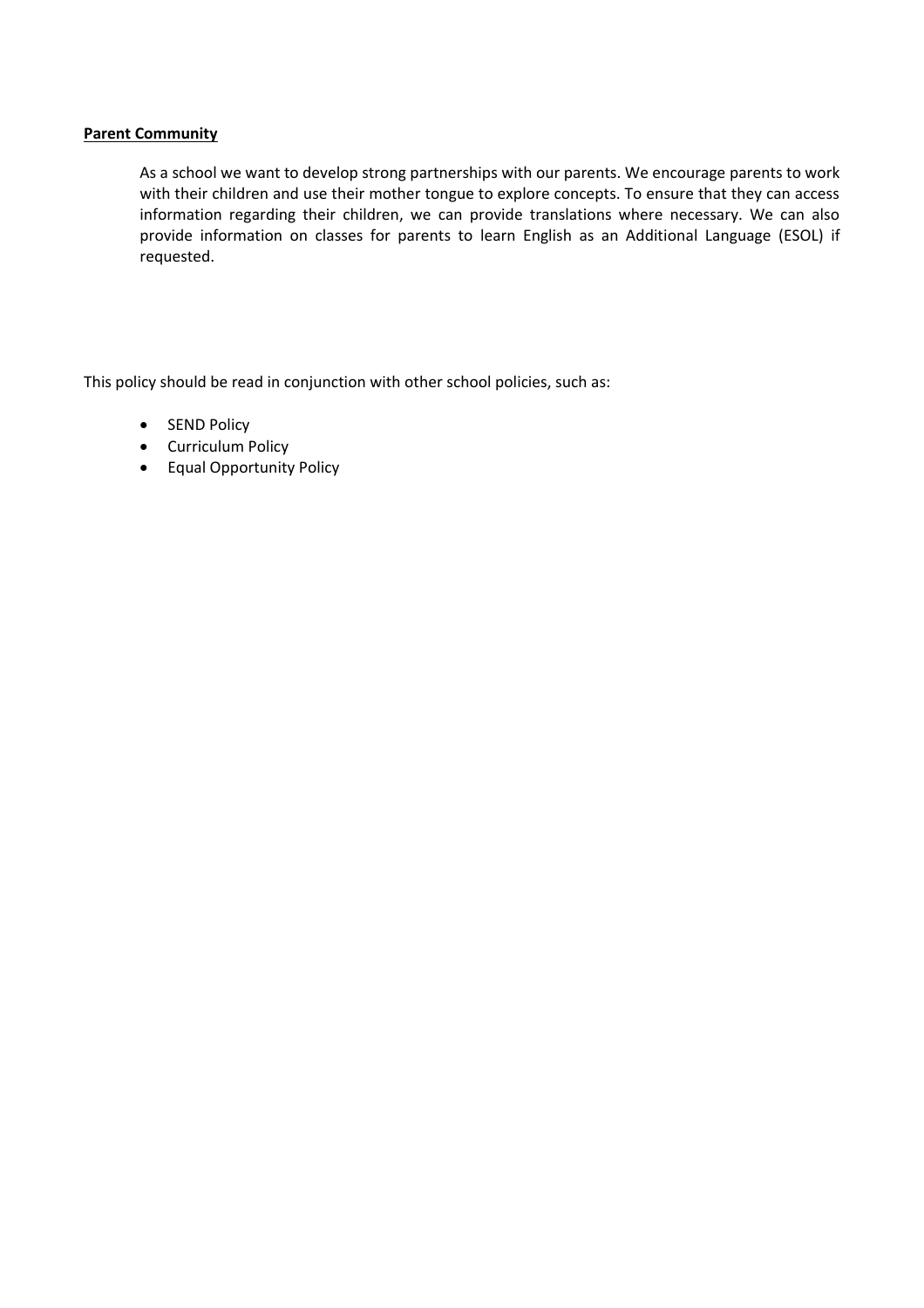#### **Explanation for a New Perspective on Setting a different EAL Criteria**

The assessment data showed that many of our pupils who were showing that they were academically capable, but who spoke or heard other languages at home, were not performing as well on Comprehension or in Creative Writing. This was despite having acquired a higher level of spoken English, which may be seen as being 'fluent'. As Cummin (1984) observed, it is likely to take up to seven years for children speaking or hearing other languages, to develop native-like levels of proficiency in the higher order cognitive academic linguistics areas, than in surface level skills including phonological processes.

Equally Ofsted research into writing at KS2 and KS4 has shown a mismatch between oral and written fluency:

*"Advanced bilingual learners are defined as pupils who have had all or most of their school education in the UK and whose oral proficiency in English is usually indistinguishable from that of pupils with English as a first language but whose writing may still show distinctive features related to their language background."*

*Advanced learners may have learned to decode print effectively and appear to be good readers, but may need support with comprehension. You will need to think carefully about the vocabulary and structures to ensure children's understanding of a text. Shared and guided reading provide ideal opportunities to do this. Good models and the provision of specially designed writing frames may also be helpful to support writing."*

([http://www.ofsted.gov.uk/resources/more-advanced-learners-of-english-additional-language-secondary-schools](http://www.ofsted.gov.uk/resources/more-advanced-learners-of-english-additional-language-secondary-schools-and-colleges)[and-colleges\)](http://www.ofsted.gov.uk/resources/more-advanced-learners-of-english-additional-language-secondary-schools-and-colleges)

Therefore, going beyond being able to understand and speak English at a level that appears fluent is necessary. Children will need to be considered for support with vocabulary extension, use of semantics and drawing inferences, beyond the point at which their reading accuracy scores have reached an age appropriate level.

Therefore, by setting our own criteria it is aimed at deepening our understanding of our school community's cultural experience and understanding of the many traditional British aspects bound up in higher level English texts, particularly at 11+ level. It was felt that this new interpretation of EAL would best help our planning and support of the girls in our school as well as better understand their rates and quality of progress.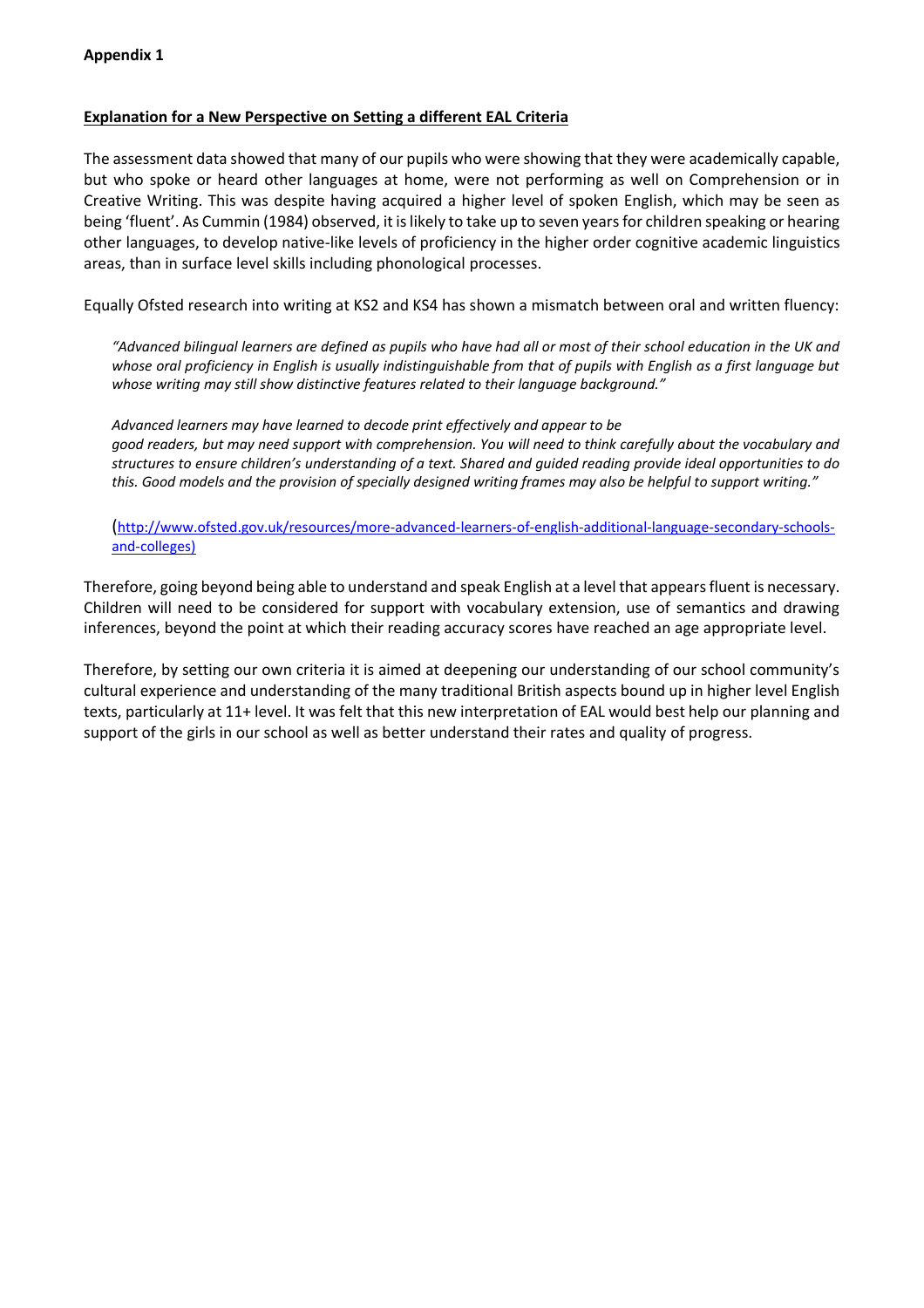# **EAL Class teachers Year-start Checklist**

|    |                                             | In Process | Actioned |
|----|---------------------------------------------|------------|----------|
| 1. | <b>Classroom labels</b>                     |            |          |
| 2. | $Planning -$                                |            |          |
|    | highlights EAL focused                      |            |          |
|    | activities/tools/strategies                 |            |          |
| 3. | $Planning -$                                |            |          |
|    | Resources are prepared with EAL             |            |          |
|    | pupils in mind, ahead of lesson             |            |          |
|    | delivery                                    |            |          |
| 4. | Lesson delivery-                            |            |          |
|    | Visual images and practical learning        |            |          |
|    | are used wherever possible in most of       |            |          |
|    | my lessons                                  |            |          |
| 5. | Pupil Feedback -                            |            |          |
|    | My feedback is simple, clear and visual     |            |          |
|    | where necessary so that language is         |            |          |
|    | not a barrier to the pupil making           |            |          |
|    | improvements/developing                     |            |          |
| 6. | New EAL pupils -                            |            |          |
|    | I notify AT immediately, for an Initial     |            |          |
|    | <b>Baseline Assessment</b>                  |            |          |
| 7. | <b>EAL pupil cultural Integration and</b>   |            |          |
|    | recognition $-$                             |            |          |
|    | I used the girls languages to greet the     |            |          |
|    | class for the register                      |            |          |
|    | I allow the girls to answer to the          |            |          |
|    | register in their home language             |            |          |
| 8. | <b>EAL Display / cultural recognition -</b> |            |          |
|    | I have discussed the world map school       |            |          |
|    | display of the girls origins in our school  |            |          |
| 9. | $Teaching -$                                |            |          |
|    | I encourage the girls in my class to        |            |          |
|    | share facts or information about their      |            |          |
|    | culture, via talks, language or other       |            |          |
|    | means                                       |            |          |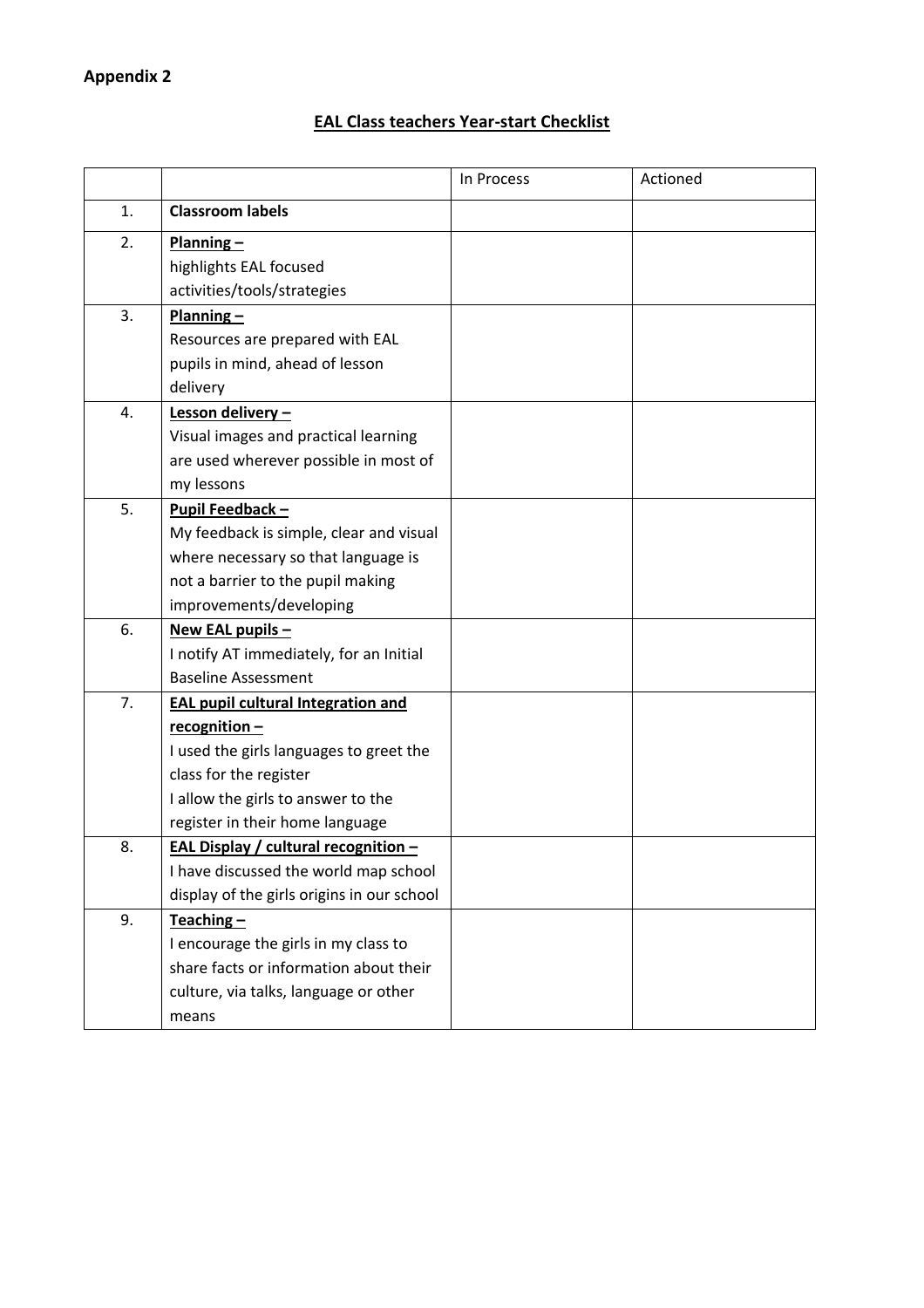### **EAL Baseline Pupil Assessment**

| <b>Name</b>                                 |  |
|---------------------------------------------|--|
|                                             |  |
| <b>Class</b>                                |  |
| Languages at home                           |  |
| With whom?                                  |  |
|                                             |  |
| <b>Stage</b>                                |  |
| <b>Previous schooling</b>                   |  |
| Other relevant information                  |  |
|                                             |  |
|                                             |  |
| <b>Baseline Assessments Completed:</b>      |  |
| Year 1-2 Pack (Y, N, or N/A)                |  |
| Reading:                                    |  |
| Running Record (give level) OR<br>$\bullet$ |  |
| Reading comment + book<br>$\bullet$         |  |
| title, author                               |  |
| Independent Writing Sample                  |  |
| NGRT (give SS and RA)                       |  |
|                                             |  |
| SWST (give SS and SA)                       |  |
|                                             |  |
| PTM (give SS and NC L)                      |  |
| <b>Entry Notes from Monika</b>              |  |
|                                             |  |
| Profile completed by                        |  |
| Date                                        |  |